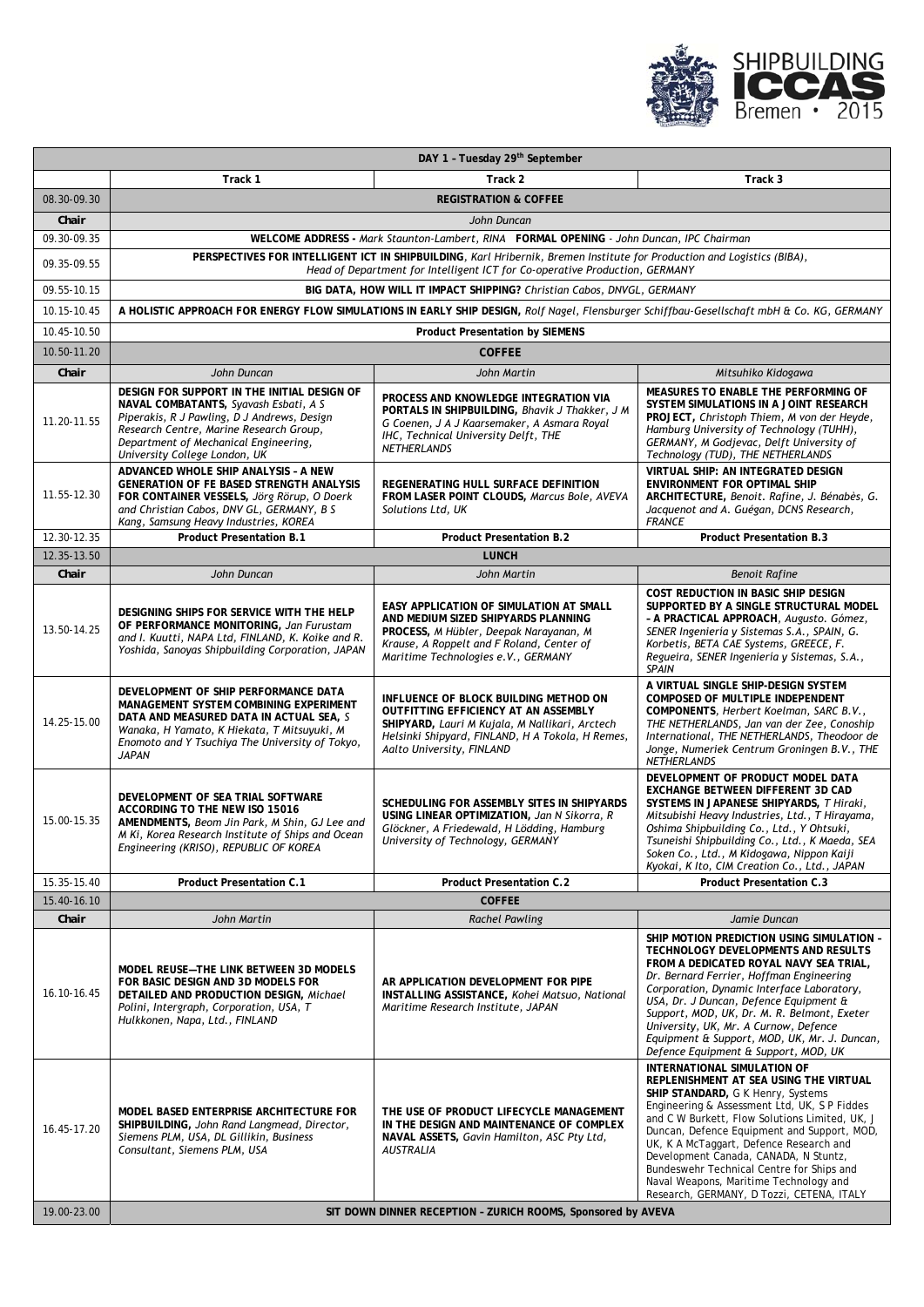

| DAY 2 - Wednesday 30 <sup>th</sup> September |                                                                                                                                                                                                                                       |                                                                                                                                                                                                                                                                                                                                                 |                                                                                                                                                                                                                                                                       |  |
|----------------------------------------------|---------------------------------------------------------------------------------------------------------------------------------------------------------------------------------------------------------------------------------------|-------------------------------------------------------------------------------------------------------------------------------------------------------------------------------------------------------------------------------------------------------------------------------------------------------------------------------------------------|-----------------------------------------------------------------------------------------------------------------------------------------------------------------------------------------------------------------------------------------------------------------------|--|
|                                              | Track 1                                                                                                                                                                                                                               | Track 2                                                                                                                                                                                                                                                                                                                                         | Track 3                                                                                                                                                                                                                                                               |  |
| 08.30-09.00                                  |                                                                                                                                                                                                                                       | <b>REGISTRATION</b>                                                                                                                                                                                                                                                                                                                             |                                                                                                                                                                                                                                                                       |  |
| Chair                                        | Joo Hock Ang                                                                                                                                                                                                                          | John Duncan                                                                                                                                                                                                                                                                                                                                     | Christoph Thiem                                                                                                                                                                                                                                                       |  |
| 09.00-09.35                                  | <b>AUTO-GENERATION OF HULL STRUCTURE</b><br>DRAWINGS FOR CLASS APPROVAL, Carlos<br>Gonzalez, SENER, SPAIN, Y H Kim, Y S Kim,<br>SENER Korea Engineering and Systems Co., Ltd.,<br><b>REPUBLIC OF KOREA</b>                            | DEVELOPMENT OF AUTOMATIC CONTROL SYSTEM<br>FOR WELDING DEFORMATION IN DESIGN PHASE OF<br>SHIP AND OCEAN PLANT PRODUCTION, HoJung<br>Kim, Y D Park, H Y Heo, J G Park and S H Won,<br>Samsung Heavy Industries, KOREA                                                                                                                            | DATA GOVERNANCE AND DESIGNING<br>WARSHIPS, Tony Wallis, BAE SYSTEMS Maritime<br>- Naval Ships, UK                                                                                                                                                                     |  |
| 09.35-10.10                                  | INTEGRATED SOFTWARE APPLICATION FOR E-<br>APPROVAL OF SHIP & OFFSHORE<br>CLASSIFICATION, Topan Indrawan and T<br>Firmandha, Biro Klasifikasi Indonesia,<br><b>INDONESIA</b>                                                           | INTUITIVE WELD MANAGEMENT: LEVERAGING 3D<br>MODELS, Denis Morais, M Waldie, and D Larkins,<br>SSI, CANADA                                                                                                                                                                                                                                       | LIFE CYCLE PERFORMANCE ASSESSMENT -<br>METHOD AND TOOL FOR DECISION MAKERS,<br>Markus Lehne, Christian Norden, Dr. Stephan<br>Wurst, BALance Technology Consulting GmbH,<br>GERMANY, Rolf Nagel, Flensburger Schiffbau-<br>Gesellschaft mbH & Co. KG, GERMANY         |  |
| 10.10-10.45                                  | PROCESS INNOVATION FOR HULL DESIGN AT<br>SAMSUNG HEAVY INDUSTRIES, Tapio<br>Hulkkonen, NAPA Ltd, Finland, B S Kang,<br>Samsung Heavy Industries, KOREA, C Cabos and<br>B Tietgen, DNV GL, Germany, M Kidogawa,<br>ClassNK, JAPAN      | ACCURACY CONTROL OF HATCH COVER USING<br>PRECISE MEASUREMENT TECHNIQUE, Ryogo Abe,<br>Kokusai Kogyo Co., JAPAN, Kunihiro Hamada,<br>Noritaka Hirata and Ryotaro Tamura, Hiroshima<br>University, JAPAN, Nobuaki Nishi, Tsuneishi<br>Shipbuilding Co., Ltd., JAPAN                                                                               | HOW TO ENSURE ON-TIME DELIVERY AND<br>COST SAVINGS IN MARINE AND OFFSHORE<br>PROJECTS?, Thomas Kalkman, KEONYS, France,<br>H van Noort, KEONYS, France                                                                                                                |  |
| 10.45-10.50                                  | <b>Product Presentation D.1</b>                                                                                                                                                                                                       | <b>Product Presentation D.2</b>                                                                                                                                                                                                                                                                                                                 | <b>Product Presentation D.3</b>                                                                                                                                                                                                                                       |  |
| 10.50-11.20                                  |                                                                                                                                                                                                                                       | <b>COFFEE</b>                                                                                                                                                                                                                                                                                                                                   |                                                                                                                                                                                                                                                                       |  |
| Chair                                        | Jorg Lampe<br>CONCEPTUAL DESIGN SYSTEM FOR FPSO                                                                                                                                                                                       | Sebastian Greshake                                                                                                                                                                                                                                                                                                                              | Markus Lehne                                                                                                                                                                                                                                                          |  |
| 11.20-11.55                                  | (FLOATING PRODUCTION STORAGE AND<br>OFFLOADING VESSEL) WITH CONSIDERATION<br>OF LIFECYCLE SCENARIOS, D Jeong, K Oizumi<br>and K Aoyama, University of Tokyo, JAPAN, Y<br>Ueda, Mitsui Ocean Development and<br>Engineering Co., JAPAN | RESEARCH ON INFORMATION MATCHING<br><b>CORRELATION TECHNOLOGY FOR THE</b><br>MANUFACTURING ASSEMBLY OF HULL<br>ASSEMBLAGE, Ning Chen, ZhiChao Chen, GZ Bao<br>and X Yang, Jiangsu University of Science and<br>Technology, China                                                                                                                | DESIGN IN CONTEXT: 'AUGMENTED DESIGN',<br>Gauthier Stonestreet, AVEVA Solutions Ltd, UK                                                                                                                                                                               |  |
| 11.55-12.30                                  | SHIP LIFE CYCLE VALUE MAXIMIZATION WITH<br>FLEXIBLE DESIGN FOR RETROFIT AND<br>MODIFICATION, K Hiekata, T Mitsuyuki, H<br>Yamato and Tomoki Saito, The University of<br>Tokyo, JAPAN                                                  | HOW TO INTEGRATE DESIGN AND MANUFACTURING<br>EFFICIENTLY WITH COMPLETE INSIGHT AND<br>TRACEABILITY OF ALL INFORMATION REQUIRED:<br>CASE STUDY OF THE INTEGRATION OF SMART<br><b>PRODUCTION INTO SMART™ YARD</b><br>IMPLEMENTATION FOR PIPING FABRICATION,<br>Rachel Yee, Intergraph Corporation, SINGAPORE,<br>Hannu Kakela, NESTIX Oy, FINLAND | ACCESSIBLE IMMERSIVE VISUALISATION FOR<br>SHIPBUILDING, John Martin, SAMOSC Ltd., UK,<br>A. Connell, Virtalis Ltd., UK                                                                                                                                                |  |
| 12.30-12.35                                  |                                                                                                                                                                                                                                       | <b>Product Presentation by PROSTEP</b>                                                                                                                                                                                                                                                                                                          |                                                                                                                                                                                                                                                                       |  |
| 12.35-13.50                                  |                                                                                                                                                                                                                                       | <b>LUNCH</b>                                                                                                                                                                                                                                                                                                                                    |                                                                                                                                                                                                                                                                       |  |
| Chair                                        | Doug Milne<br>DESIGN DEFINITIONS OF FLIGHT DECK LAYOUT                                                                                                                                                                                | Stephen Cattanach                                                                                                                                                                                                                                                                                                                               | John Martin                                                                                                                                                                                                                                                           |  |
| 13.50-14.25                                  | FOR HELICOPTER AVIATION OPERATIONS<br>USING SIMULATION METHODS, Dr. Bernard<br>Ferrier, Hoffman Engineering Corporation,<br>Dynamic Interface Laboratory, USA, Dr. J<br>Duncan, MOD, UK, Mr. R. Ernst, NAVAIR PMA<br>266, USA         | 3D PRODUCTION PLANNING SYSTEMS AND THE<br>DATABASE, Kenji Doi, Japan Marine United<br>Corporation, JAPAN                                                                                                                                                                                                                                        | <b>BUSINESS AND INFORMATION MANAGEMENT</b><br>ARCHITECTURES FOR DELIVERING PRODUCT<br>LIFECYCLE MANAGEMENT (PLM) IN ENGINEER<br>TO ORDER (ETO) PRODUCTS, Daniel McKendry,<br>BAE Systems Naval Ships, UK, RI Whitfield and<br>AHB Duffy University of Strathclyde, UK |  |
| 14.25-15.00                                  | SHIP SCALE CFD FREE SINK, TRIM & SURGE<br>SELF-PROPULSION SIMULATION AND DIRECT<br>COMPARISON TO SEA TRIALS, C. Zegos and Dr.<br>Dmitriy Ponkratov, Lloyd's Register, UK                                                              | A PRACTICAL APPROACH FOR THE SMART<br>INSTALLATION OF BALLAST WATER MANAGEMENT<br>SYSTEMS USING 3D ENGINEERING TECHNOLOGY,<br>Junichi Hirata and Y. Yamaguchi, ClassNK, JAPAN,<br>K. Hiekata, The University of Tokyo, JAPAN, Y.<br>Miyazaki and S.Usami, Armonicos, JAPAN                                                                      | IRIS - AN INNOVATIVE INSPECTION SYSTEM<br>FOR MARITIME HULL STRUCTURES, M Wilken,<br>C Cabos, DNV GL SE, GERMANY, D Baumbach, M<br>Buder, A Choinowski, D Grießbach, S Zuev, DLR<br>(German Aerospace Center), GERMANY                                                |  |
| 15.00-15.35                                  | NUMERICAL ANALYSIS OF PLANING BOATS IN<br>SHALLOW WATER USING A 2D+T METHOD,<br>Hendrik Haase and J P Soproni and M Abdel-<br>Maksoud, Hamburg University of Technology,<br><b>GERMANY</b>                                            | <b>MONITORING SYSTEM FOR ADVANCED</b><br>SHIPBUILDING CONSTRUCTION MANAGEMENT:<br>EXTRACTING AND UTILISING MONITORING DATA BY<br>CONSIDERING THE RELIABILITY OF MONITORED<br>DATA, Y Hiro and K Aoyama, University of Tokyo,<br>JAPAN, J Liu, Wuhan University of Technology,<br><b>CHINA</b>                                                   | CABLE ROUTING IN CRUISE SHIP DESIGN, Matti<br>Juntunen, NUPAS-CADMATIC, FINLAND                                                                                                                                                                                       |  |
| 15.35-15.40                                  | <b>Product Presentation F.1</b>                                                                                                                                                                                                       | <b>Product Presentation F.2</b>                                                                                                                                                                                                                                                                                                                 | <b>Product Presentation F.3</b>                                                                                                                                                                                                                                       |  |
| 15.40-16.10                                  |                                                                                                                                                                                                                                       | <b>COFFEE</b>                                                                                                                                                                                                                                                                                                                                   |                                                                                                                                                                                                                                                                       |  |
| Chair                                        | <b>Gary Henry</b><br>HULL FORM DESIGN OPTIMISATION FOR                                                                                                                                                                                | John Duncan<br>RESEARCH OF CHARACTERISTIC OF WRINKLING IN                                                                                                                                                                                                                                                                                       | <b>Daniel McKendry</b>                                                                                                                                                                                                                                                |  |
| 16.10-16.45                                  | IMPROVED EFFICIENCY AND HYDRODYNAMIC<br>PERFORMANCE OF 'SHIP-SHAPED' OFFSHORE<br>VESSELS, J H Ang, Sembcorp Marine Ltd.,<br>Singapore, and University of Glasgow, UK, C<br>Goh and Y Li, University of Glasgow, UK                    | COLD FORMING PROCESS FOR SHIP FRAME PART<br>BASED ON NUMERICAL SIMULATION, LIPei-yong,<br>SongJun-jie, WANGCheng-fang, MAOYun-sheng,<br>Zhouyongqing, Xiangzuquan, Wuhan University of<br>Technology, P. R. CHINA                                                                                                                               | ENERGY SIMULATION FOR WASTE HEAT<br>RECOVERY SYSTEMS, A Ginnetti, Jörg Lampe,<br>DNV GL SE, GERMANY, A Magdanz, ITI GmbH,<br>GERMANY                                                                                                                                  |  |
| 16.45-17.20                                  | HIGH QUALITY SHIP HULL FORM<br>REPRESENTATION BASED ON SUBDIVISION<br>SURFACES, Sebastian H Greshake and R                                                                                                                            | RESEARCH OF THE PLASTIC DEFORMATION ZONE<br>FOR SHIP FRAME COLD FORMING, ZhouYongqing,<br>LIPei-yong, SongJun-jie, WANGCheng-fang,<br>MAOYun-sheng, XiangZuquan, Wuhan University of                                                                                                                                                            | A BILL OF MATERIAL OF INTEGRITY: ALIGNING<br>CAD AND PDM, Stephen Cattanach, BAE<br>Systems Maritime Naval Ships, UK                                                                                                                                                  |  |
| 19.00-21.00                                  | Bronsart, University of Rostock, GERMANY                                                                                                                                                                                              | Technology, P. R. CHINA<br>EVENING DRINKS RECEPTION - ZURICH ROOM III, Sponsored by SIEMENS                                                                                                                                                                                                                                                     |                                                                                                                                                                                                                                                                       |  |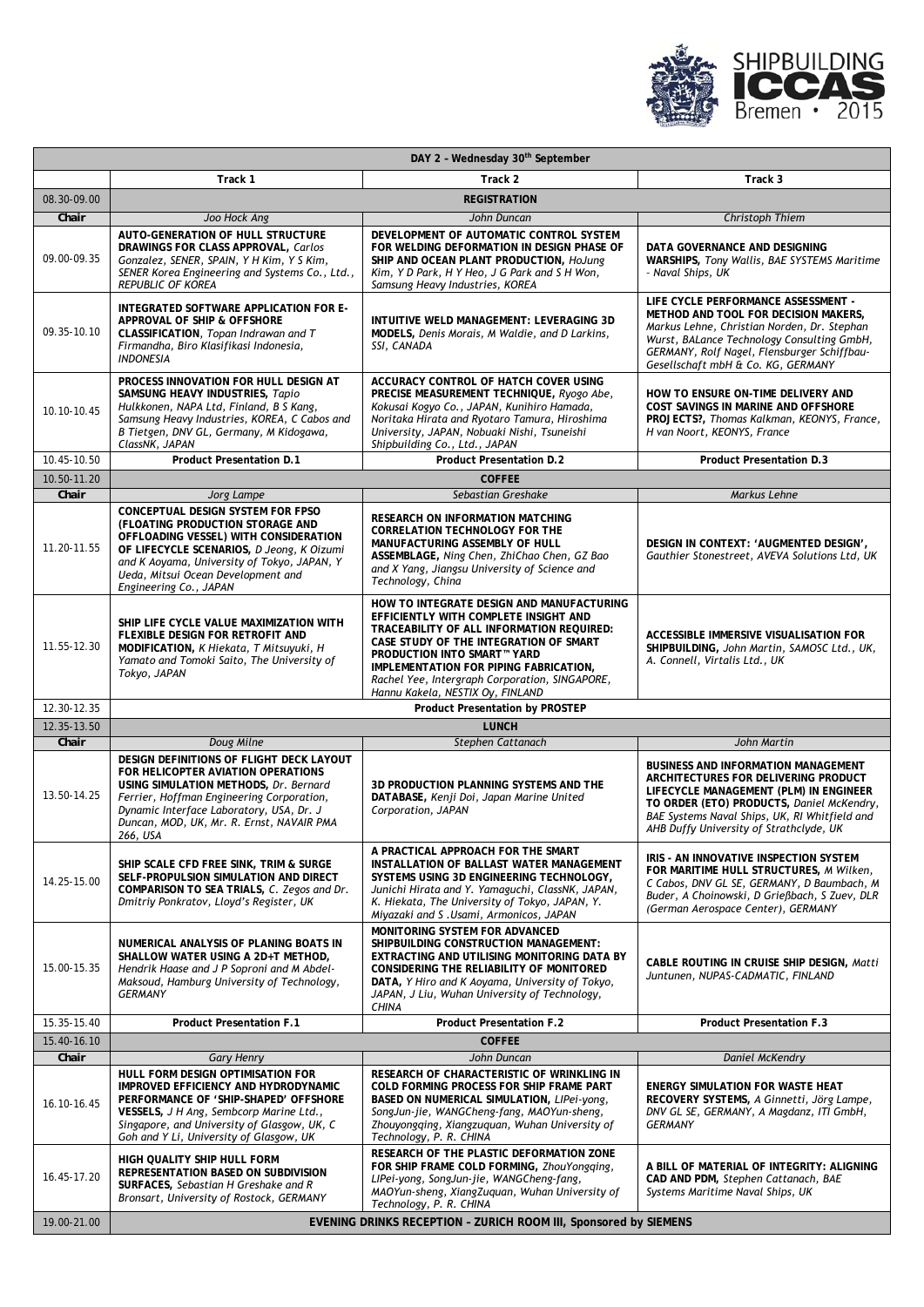

| DAY 3 - Thursday 1st October |                                                                                                                                                                                                                                                                                 |                                                                                                                                                                                                                                                                                                                             |                                                                                                                                                                                                                                  |  |  |
|------------------------------|---------------------------------------------------------------------------------------------------------------------------------------------------------------------------------------------------------------------------------------------------------------------------------|-----------------------------------------------------------------------------------------------------------------------------------------------------------------------------------------------------------------------------------------------------------------------------------------------------------------------------|----------------------------------------------------------------------------------------------------------------------------------------------------------------------------------------------------------------------------------|--|--|
|                              | Track 1                                                                                                                                                                                                                                                                         | Track 2                                                                                                                                                                                                                                                                                                                     | Track 3                                                                                                                                                                                                                          |  |  |
| 08.30-09.00                  | <b>REGISTRATION</b>                                                                                                                                                                                                                                                             |                                                                                                                                                                                                                                                                                                                             |                                                                                                                                                                                                                                  |  |  |
| Chair                        | John Duncan                                                                                                                                                                                                                                                                     | <b>Bhavik Thacker</b>                                                                                                                                                                                                                                                                                                       | John Martin                                                                                                                                                                                                                      |  |  |
| 09.00-09.35                  | INTEGRATION OF MARKET UNCERTAINTY IN<br>SHIP'S DESIGN SPECIFICATION, Romanas Puisa,<br>Brookes Bell LLP, UK                                                                                                                                                                     | DETERMINING SHIP OUTFITTING TASK PRIORITIES<br>USING LATEST FINISH TIME DISTRIBUTIONS, CD<br>Rose and J M G Coenen, Delft University of<br>Technology, THE NETHERLANDS                                                                                                                                                      | KEY CAD ENHANCEMENTS TO FIT SUBMARINE<br>DESIGN REQUIREMENTS, Rodrigo Perez, Carlos<br>Gonzalez, SENER, SPAIN,                                                                                                                   |  |  |
| 09.35-10.10                  | TOOL FOR EVALUATION OF OPERATING<br>ECONOMY AND ECOLOGY IN SHIP CONCEPT<br>DESIGN, Saara Hänninen, R Tuominen and S<br>Kunttu, VTT Technical Research Centre of<br>Finland Ltd, FINLAND, M Elg, Deltamarin Ltd,<br>FINLAND, P Lindholm, ABB Marine and Ports,<br><b>FINLAND</b> | SHIP WORK BREAKDOWN STRUCTURES THROUGH<br>DIFFERENT SHIP LIFECYCLE STAGES, Malay Pal,<br>Siemens Industry Software, INDIA                                                                                                                                                                                                   | HOW MOBILE DEVICE TECHNOLOGY CAN<br>INCREASE PRODUCTIVITY IN SHIPBUILDING,<br>Gauthier Stonestreet, AVEVA Solutions Ltd, UK                                                                                                      |  |  |
| 10.10-10.45                  | THE INTEGRATION OF HUMAN FACTORS INTO<br>PRELIMINARY RISK-BASED SHIP DESIGN,<br>Alexander S Piperakis, R J Pawling and D J<br>Andrews, Design Research Centre, Marine<br>Research Group, Department of Mechanical<br>Engineering UCL, UK                                        | HOW INTERGRAPH SMART™ YARD LEVERAGES THE<br>ENGINEERING DESIGN BASIS TO IMPROVE WORK<br>PROCESSES ACROSS THE PROJECT LIFE CYCLE,<br>Najaf Bashir, Intergraph Process, Power and<br>Offshore, SINGAPORE                                                                                                                      | STEREO 3D PRESENTATION OF SHIP<br>STRUCTURES USING LOW COST HARDWARE,<br>Gordan Šikić and M Bistričić, USCS d.o.o.,<br><b>CROATIA</b>                                                                                            |  |  |
| 10.45-10.50                  | <b>Product Presentation G.1</b>                                                                                                                                                                                                                                                 | <b>Product Presentation G.2</b>                                                                                                                                                                                                                                                                                             | <b>Product Presentation G.3</b>                                                                                                                                                                                                  |  |  |
| 10.50-11.20                  |                                                                                                                                                                                                                                                                                 | <b>COFFEE</b>                                                                                                                                                                                                                                                                                                               |                                                                                                                                                                                                                                  |  |  |
| Chair                        | Myung-il Roh                                                                                                                                                                                                                                                                    | Kai Li                                                                                                                                                                                                                                                                                                                      | Jamie Duncan                                                                                                                                                                                                                     |  |  |
| 11.20-11.55                  | INTEGRATED SYSTEM SIMULATION AND<br>DEPENDABILITY ANALYSIS IN MARITIME<br>INDUSTRY, Erich Rüde, J Lampe, DNV GL SE,<br>GERMANY, A Abel, ITI GmbH, GERMANY                                                                                                                       | DATA MINING TO PREDICT HYBRID LASER ARC<br>WELDING IMPROVEMENTS IN SHIP INTERIM<br>PRODUCT ASSEMBLY, Damir Kolich, University of<br>Rijeka, CROATIA, Y L Yao, Columbia University,<br>USA, R Neuberg, Columbia University, USA, R L<br>Storch, University of Washington, USA, N Fafandjel,<br>University of Rijeka, CROATIA | URBAN FERRIES: COMBINING TECHNOLOGIES<br>AND OPERATIONAL PROFILES, Deniz de<br>Koningh, Damen Shipyards Gorinchem,<br>NETHERLANDS, A Vrijdag and H J Bosman, Delft<br>University of Technology, NETHERLANDS                      |  |  |
| 11.55-12.30                  | PARAMETRIC CALCULATIONS IN PRODUCTION<br>DESIGN OF THE PROPULSION MACHINERY,<br>Yuriy Batrak, R. Batrak and D. Berin,<br>Intellectual Maritime Technologies, UKRAINE                                                                                                            | RESEARCH ON MPF PROCESS USING PUNCHES WITH<br>HEMISPHERIC HINGE HEAD, B B Jia, Wei Wei Wang<br>and C Zhao, Harbin Institute of Technology, CHINA                                                                                                                                                                            | INNOVATIVE METHODS FOR LEVERAGING A 3D<br>PRODUCT MODEL, M Waldie, Darren Larkins, D<br>Morais SSI, CANADA, N Danese, NDAR, FRANCE                                                                                               |  |  |
| 12.30-12.35                  | <b>Product Presentation H.1</b>                                                                                                                                                                                                                                                 | <b>Product Presentation H.2</b>                                                                                                                                                                                                                                                                                             | <b>Product Presentation H.3</b>                                                                                                                                                                                                  |  |  |
| 12.35-13.50                  |                                                                                                                                                                                                                                                                                 | <b>LUNCH</b>                                                                                                                                                                                                                                                                                                                |                                                                                                                                                                                                                                  |  |  |
| Chair                        | John Duncan                                                                                                                                                                                                                                                                     | John Martin                                                                                                                                                                                                                                                                                                                 | <b>Gavin Hamilton</b>                                                                                                                                                                                                            |  |  |
| 13.50-14.25                  | AUTOMATED INTEROPERABILITY FROM<br>CONCEPT DESIGN TO MULTIDISCIPLINARY FE<br>ANALYSIS, George Korbetis, S Chatzimoisiadis,<br>D Drougkas, BETA CAE Systems, GREECE                                                                                                              | AUTOMATIC DESIGN METHOD AND APPLICATION IN<br>COMPLEX SHIP BLOCK LIFTING, Rui Li, J Wang, Y J<br>Liu, F Zhang, C Ma, X G Han, School of Naval<br>Architecture, Dalian University of Technology,<br><b>CHINA</b>                                                                                                             | APPLICATION OF SYNCHRONOUS,<br>HETEROGENEOUS DESIGN COLLABORATION TO<br>SHIPBUILDING, C. Greg Jensen, CAD Alliance,<br>USA, K. Eric Bowman, Brigham Young<br>University, USA                                                     |  |  |
| 14.25-15.00                  | TURNING ABILITY OF A TANKER IN SHALLOW<br><b>WATERS UNDER PRONOUNCED</b><br>ENVIRONMENTAL EFFECTS, A V Saj, Poojari<br>Deepti and A R Kar Indian Register of Shipping,<br>India                                                                                                 | PHYSICS-BASED SIMULATION FOR PRODUCTION<br>AND INSTALLATION OF SHIPS AND OFFSHORE<br>PLANTS, Myung Il Roh and S H Ham, Seoul National<br>University, REPUBLIC OF KOREA, S Ha, Mokpo<br>National University, REPUBLIC OF KOREA, N K Ku,<br>Dong-eui University, REPUBLIC OF KOREA                                            | DIGITAL MANUFACTURING BASED ON 3D<br>DESIGN INFORMATION, Tokimasa Hiraki, Y<br>Mimori, Mitsubishi Heavy Industries, LTD,<br><b>JAPAN</b>                                                                                         |  |  |
| 15.00-15.35                  | INFORMATION MODELLING FOR TRACKING<br>MODIFICATIONS IN CLASSIFICATION<br>PROCESSES, Shu Zhang and J Rebel, DNV GL SE,<br>Hamburg, GERMANY                                                                                                                                       | USE OF SIMULATION FOR COMPLEX SHIP<br>MANOEUVRES AS APPLIED TO UNDOCKING OF<br>QUEEN ELIZABETH CLASS AIRCRAFT CARRIERS,<br>Doug Milne, Babcock International Group PLC, UK                                                                                                                                                  | THE DIGITALIZATION OF SHIPBUILDING,<br>LAUNCHING A NEW ERA IN PRODUCTIVITY AND<br>SHIP PERFORMANCE, Timothy Nichols,<br>Director, Siemens PLM Software, USA, DL<br>Gillikin, Business Consultant, Siemens PLM, USA               |  |  |
| 15.35-15.40                  | <b>Product Presentation I.1</b>                                                                                                                                                                                                                                                 | <b>Product Presentation I.2</b>                                                                                                                                                                                                                                                                                             | <b>Product Presentation I.3</b>                                                                                                                                                                                                  |  |  |
| 15.40-16.10                  |                                                                                                                                                                                                                                                                                 | <b>COFFEE</b>                                                                                                                                                                                                                                                                                                               |                                                                                                                                                                                                                                  |  |  |
| Chair                        | <b>Gary Henry</b>                                                                                                                                                                                                                                                               | Shu Zhang                                                                                                                                                                                                                                                                                                                   | John Duncan                                                                                                                                                                                                                      |  |  |
| 16.10-16.45                  | <b>RAPID MESH GENERATION FOR</b><br>HYDRODYNAMIC ASSESSMENTS, Michael C<br>Johnson, N R Southall, N J White Lloyd's<br>Register MTES, UK, T A Macadam, Y Li, F Lin,<br>Lloyd's Register ATG, CANADA                                                                             | RESEARCH ON SHIPBUILDING INDUSTRY VENDOR<br><b>EVALUATION METHOD BASED ON DATA MINING, Kai</b><br>Li, M Chen, Y Lin, School of Naval Architecture and<br>Ocean Engineering, Dalian University of Technology,<br><b>CHINA</b>                                                                                                | DIGITAL MOCK-UP AND WORKING SIMULATION<br>ON MIXED REALITY, Motochika Nagano, Japan<br>Marine United Corporation, Japan                                                                                                          |  |  |
| 16.45-17.20                  | ANALYSIS OF PROPELLER WAKE FIELD FOR<br>TWISTED RUDDER DESIGN, Y E Shon, B J Chang,<br>J M You and B W Han, Hyundai Maritime<br>Research Institute, Hyundai Heavy Industries<br>Co., Ltd, KOREA                                                                                 | COMPUTER AIDED STRUCTURAL DESIGN<br>OPTIMIZATION IN SELECTION OF A T-SECTION<br>WITH UNIFORM STRENGTH, Joseph Praful Tomy,<br>Goa Shipyard Limited, India                                                                                                                                                                   | 3D MARITIM - SUPPORTING TECHNOLOGY<br>TRANSFER FOR 3D GRAPHICS, Uwe Freiherr<br>von Lukas, Fraunhofer IGD, GERMANY, I Staack,<br>Thyssen Krupp Marine Systems GmbH,<br>GERMANY, V Köhler, benntec Systemtechnik<br>GmbH, GERMANY |  |  |
| $17.20 -$                    |                                                                                                                                                                                                                                                                                 | <b>CLOSE</b>                                                                                                                                                                                                                                                                                                                |                                                                                                                                                                                                                                  |  |  |